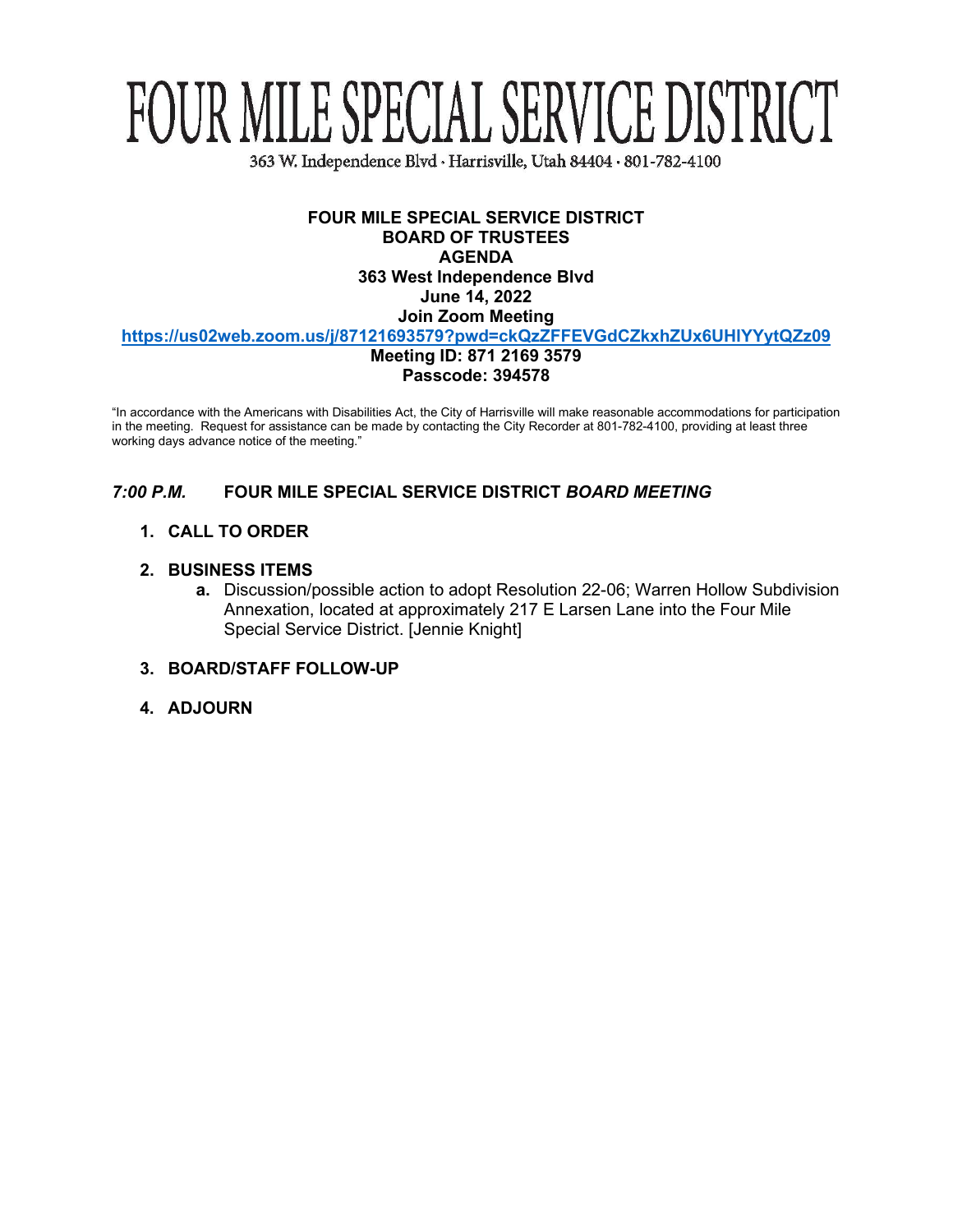# FOUR MILE SPECIAL SERVICE DISTRICT

363 W. Independence Blvd · Harrisville, Utah 84404 · 801-782-4100

# **Staff Report**

Four Mile Special Service District Annexation Warren Hollow Subdivision June 14, 2022

| Four Mile Special Service District Board |
|------------------------------------------|
| Jennie Knight, City Administrator        |
| June 7, 2022                             |
| <b>Warren Hollow Annexation</b>          |
| <b>Patrick Burns</b>                     |
| Lync Construction, LLC                   |
|                                          |

# **A. Summary.**

The applicant is requesting annexation of the Warren Hollow Subdivision, a 22-lot subdivision located at approximately 175 East Larsen Lane, into the Four Mile Special Service District.

# **B. Background.**

On February 24, 2022, a petition was received from Patrick Burns requesting annexation of the Warren Hollow Subdivision into the Four Mile Special Service District. On April 12, 2022, a public hearing was held to take public comment for or against the proposed annexation.

# **C. Findings.**

- 1. The proposed annexation petition was filed and accepted by the District.
- 2. The proposed annexation petition was certified by the City Recorder.
- 3. All notices have been properly posted or otherwise given.
- 4. No protest has been filed during the protest period.
- 5. The District held the required public hearing in accordance with state law.
- 6. The City Council is the acting Board of Trustees of the District and has the authority to approve this Annexation.

# **D. Recommendation.**

Staff recommends approving Harrisville Resolution 22-06; Warren Hollow Annexation based on the findings in this report.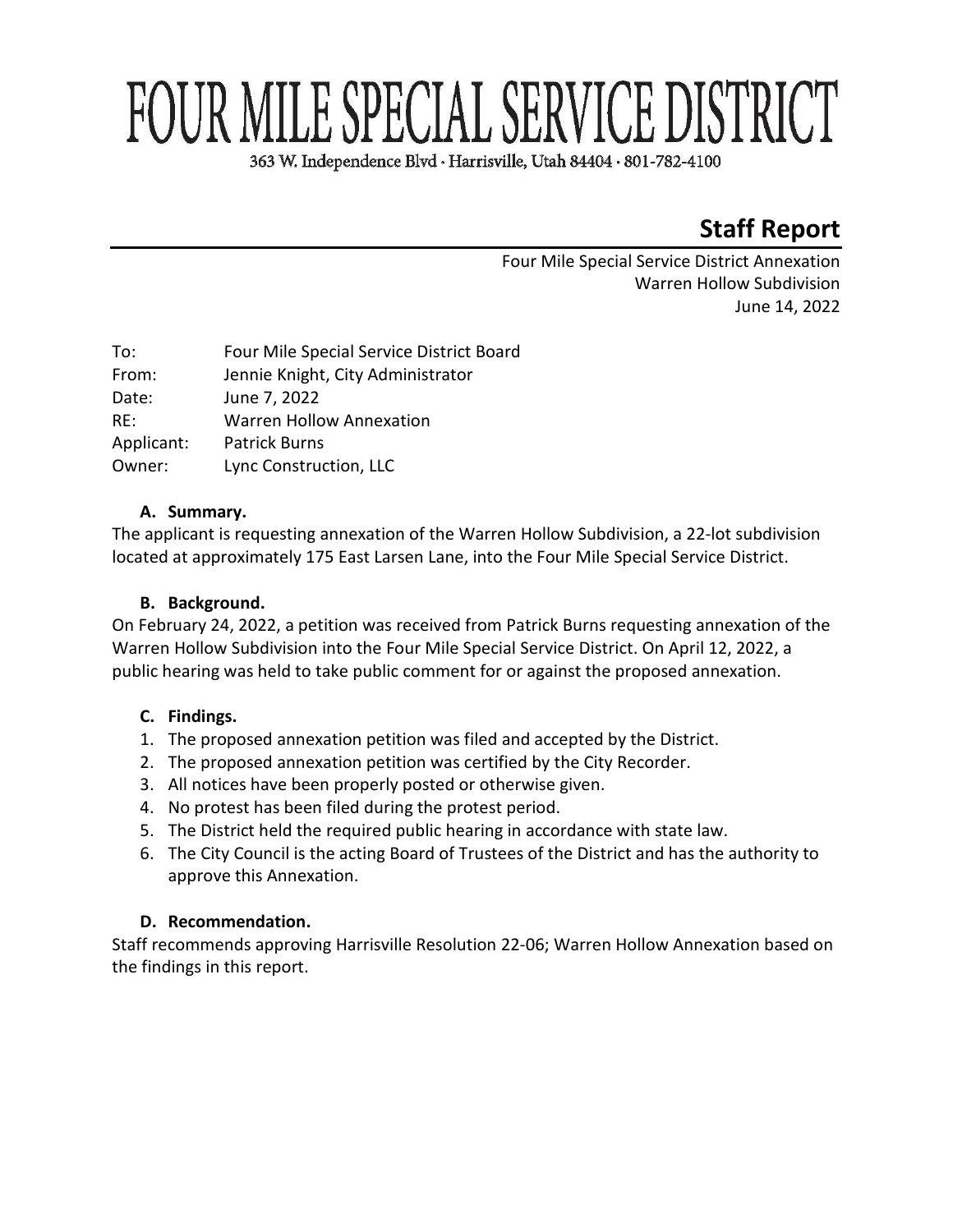#### **RESOLUTION 22-06 FOUR MILE SPECIAL SERVICE DISTRICT WARREN HOLLOW ANNEXATION**

# **A RESOLUTION OF HARRISVILLE CITY, UTAH, ACTING ON A PETITION FOR ANNEXATION OF CERTAIN REAL PROPERTY IN ACCORDANCE WITH TITLE 17B, CHAPTER 1, PART 4,** *UTAH CODE ANNOTATED***, 1953 AS AMENDED.**

**WHEREAS,** Four Mile Special Service District (hereafter referred to as "District") is a Local District, duly organized and existing under the laws of the State of Utah; and

**WHEREAS,** Harrisville City Council is the acting Board of Trustees for the District; and

**WHEREAS**, Title 17B, Chapter 1, Part 4 of the *Utah Code Annotated* provides the process of annexation of an area into a Local District by a petition for the same; and

**WHEREAS,** the District received a petition from Patrick Burns on February 24, 2022, requesting annexation of certain real property into the present boundaries of the Four Mile Special Service District; and

**WHEREAS**, said petition contains the signature of owners of private real property that is in accordance with Utah Code Annotated  $\S17B-1-403(1)(a)(i)$  or (ii), 17B-1-403(3) and 17B-1-404(1); and

**WHEREAS**, the petition was accompanied by an accurate map, prepared by a licensed surveyor, of the area proposed for annexation;

**WHEREAS**, said petition was certified by the City Recorder in accordance with *Utah Code Annotated*, §17B-1-405, 1953, as amended, and notice was duly provided of the same;

**WHEREAS,** the City Council held its public hearing on the certified petition on April 12, 2022, after publication of the required notice;

**WHEREAS,** no timely protests have been filed and the City Council now desires to act on said certified petition;

**NOW, THEREFORE, BE IT RESOLVED** by the City Council of Harrisville City, Weber County, State of Utah, as follows:

#### **Section 1. Findings.**

The City Council hereby finds as follows:

- 1. That this Annexation Petition was duly filed with and accepted by the District.
- 2. That this Annexation Petition was duly certified by the City Recorder as provided by state law.
- 3. That all notices have be properly posted or otherwise given.